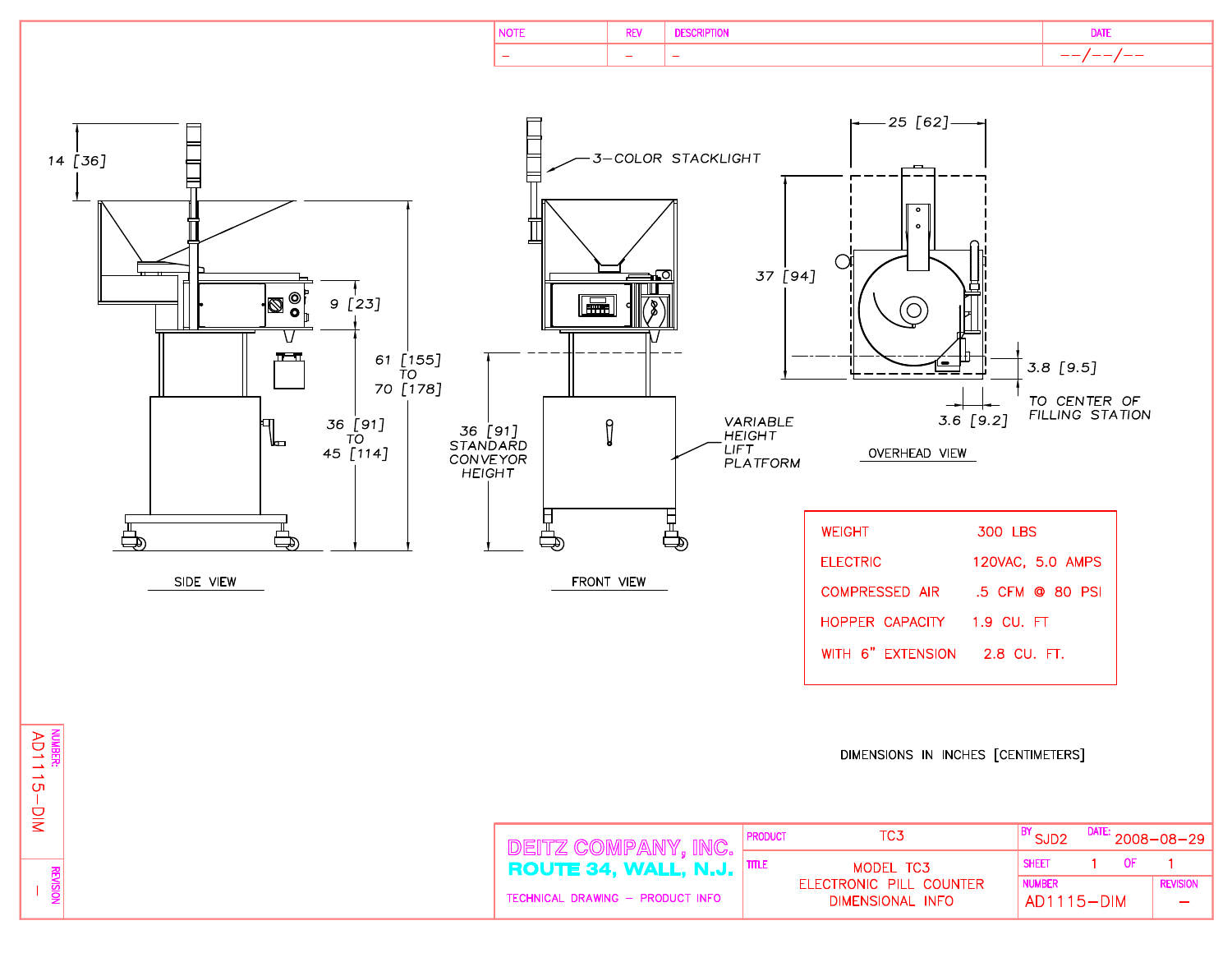



President 1750 Route 34 PO Box 1108 Fax 732-681-8468

JOHN DEITZ Deitz Company Inc. Tel 732-681-0200 Wall, NJ USA 07719 **Email sjd2@deitzco.com** 

PRODUCT COMPLIANCE DATA Model TC3 Electronic Counter Type AD1115

#### FOOD COMPLIANCE STATEMENTS MATERIALS IN DIRECT CONTACT WITH PRODUCT

Deitz Company Inc hereby certifies that the list below contains all the parts of the above-cited machine that come in direct contact with the product, and that those parts are manufactured using raw materials and surface treatments which conform to the requirements of such parts as established by the Food and Drug Administration of the United States. Certificates of compliance for raw materials and treatments are maintained according to our internal Quality Control System or to that of our material and treatment suppliers.

#### CONTACT PARTS, MATERIALS AND TREATMENTS

| <b>PART NUMBER</b>  | <b>DESCRIPTION</b>                 | <b>MATERIAL</b>    | <b>CERTIFICATION</b> |
|---------------------|------------------------------------|--------------------|----------------------|
| FA1024              | Hopper                             | SS304              | <b>ASTM Standard</b> |
| FM3492              | Hopper Door                        | SS304              | <b>ASTM Standard</b> |
| FM2192              | Sieve Plate                        | SS304              | <b>ASTM Standard</b> |
| P3508               | Sieve Plate Knob                   | Polyethylene       | FDA 21 CFR 177.1600  |
| FM3474              | Feed Tray                          | SS304              | <b>ASTM Standard</b> |
| P2503               | <b>Disc</b>                        | <b>Float Glass</b> | <b>ASTM Standard</b> |
| FM3438              | Rim Band                           | <b>SS304</b>       | <b>ASTM Standard</b> |
| FM3462              | Center Hub                         | Acetal             | FDA 21 CFR 177,2480  |
| FM3481-2            | Deflector                          | SS304              | <b>ASTM Standard</b> |
| FM3548 (see AD1134) | Flow Guide                         | SS304              | <b>ASTM Standard</b> |
| FM3528-1            | <b>Product Guide</b>               | SS304              | <b>ASTM Standard</b> |
| FM3489              | Adj. Guide Block Shield            | SS304              | <b>ASTM Standard</b> |
| FM3433 (see FA1018) | <b>Fixed Chute Center</b>          | SS303 <sup>1</sup> | <b>ASTM Standard</b> |
| FM3432 (see FA1018) | <b>Fixed Chute Left Side</b>       | Acetal             | FDA 21 CFR 177.2480  |
| FM3431 (see FA1018) | <b>Fixed Chute Right Side</b>      | Polycarbonate      | FDA 21 CFR 177.1580  |
| FM3442              | Aid. Product Guide Plate           | Acetal             | FDA 21 CFR 177.2480  |
| FM3456              | Adj. Chute Side Plate              | Acetal             | FDA 21 CFR 177.2480  |
| FM3458              | Chute Cover, Clear                 | Polycarbonate      | FDA 21 CFR 177.1580  |
| FM3494              | <b>Counting Window Clear Cover</b> | Polycarbonate      | FDA 21 CFR 177.1580  |
| FM3452-1            | Divider Flag (Upper)               | SS304              | <b>ASTM Standard</b> |
| FM3452-2            | Trap Flag (Lower)                  | SS304              | <b>ASTM Standard</b> |
| FM3453              | <b>Head Center Divider</b>         | Acetal             | FDA 21 CFR 177.2480  |
| Fm3468              | <b>Head Funnel Block</b>           | Acetal             | FDA 21 CFR 177.2480  |
| FM3488              | <b>Head Rear Dust Shield</b>       | Acetal             | FDA 21 CFR 177.2480  |
| FM3510              | <b>Head Front Cover</b>            | Polycarbonate      | FDA 21 CFR 177.1580  |
| FM3562              | <b>Head Back Plate Cover</b>       | Acetal             | FDA 21 CFR 177.2480  |
| FM3565              | <b>Chute Side Block</b>            | Acetal             | FDA 21 CFR 177.2480  |
| FM1393 thru FM1396  | Funnel                             | SS304              | <b>ASTM Standard</b> |

Revisions: 1. Material was Acetal (5/7/2010).

**Legal disclaimer: Deitz Company believes the above information to be truthful, based on information provided to us from our suppliers. However, Deitz Company cannot guarantee the accuracy of the reporting, testing or procedures of our suppliers and assumes no liability or obligation as to the same. Deitz Company also assumes no liability as to the suitability of the above materials to the application for which the customer intends to use the machine. It is the customer's responsibility to assure that the above materials meet the customer's requirements.**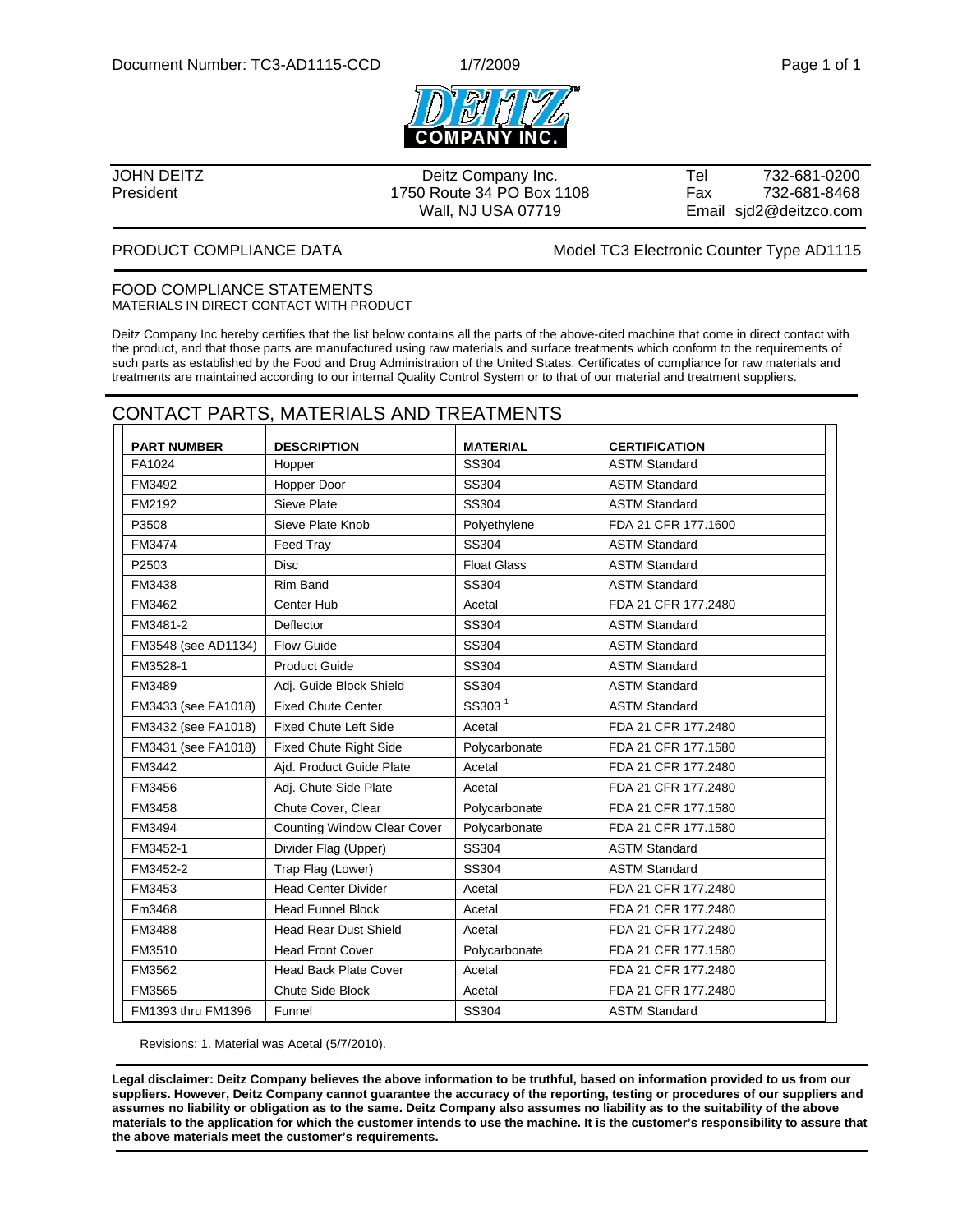

JOHN DEITZ Deitz Company Inc. Tel 732-681-0200 President 1750 Route 34 PO Box 1108 Fax 732-681-8468 Wall, NJ USA 07719 **Email** sid2@deitzco.com

### **Pharmafill TC3 Electronic Counter**

#### Preventive maintenance

There is little preventative maintenance required on the machine other than routine cleaning and inspection. There are no lubrication points. All bearing are sealed and/or permanently lubricated.

Every six months –

- 1. Remove the right side access panel.
- 2. Visually inspect the condition and tightness of the disc drive belt. If the belt appears excessively loose, you may adjust it by loosening the motor assembly mounting screws and moving the motor assembly back. Adjust it so there is no slack. Since it is a toothed belt, there is no need for additional tension. If the belt is appears worn, replace it.

P0418 Belt,Gear - 150XL037

3. Visually inspect the condition of the flags and flag linkage. If the hole in the Derin bushing (bearing) on the flag pin appears excessively worn, replace the bushing (bearing).The shape of the hole should be round. Oval shape of the hole indicates wear.

FM3520 TC3 Flag Pin Bearing

#### Safety device

There are no hazardous aspects to the routine operation of the machine. There are no dangerous moving parts or sharp edges. Therefore there are no guards or interlocks to prevent operation.

For quick, convenient stoppage of the machine operation, there is a twist-to-unlock emergency stop button. The machine will not restart when the stop switch is released. The start button must be pressed to start.

For safe internal inspection and service, there is a lockable main power disconnect switch. The is an internal main circuit breaker and individual fuses for each major electrical load.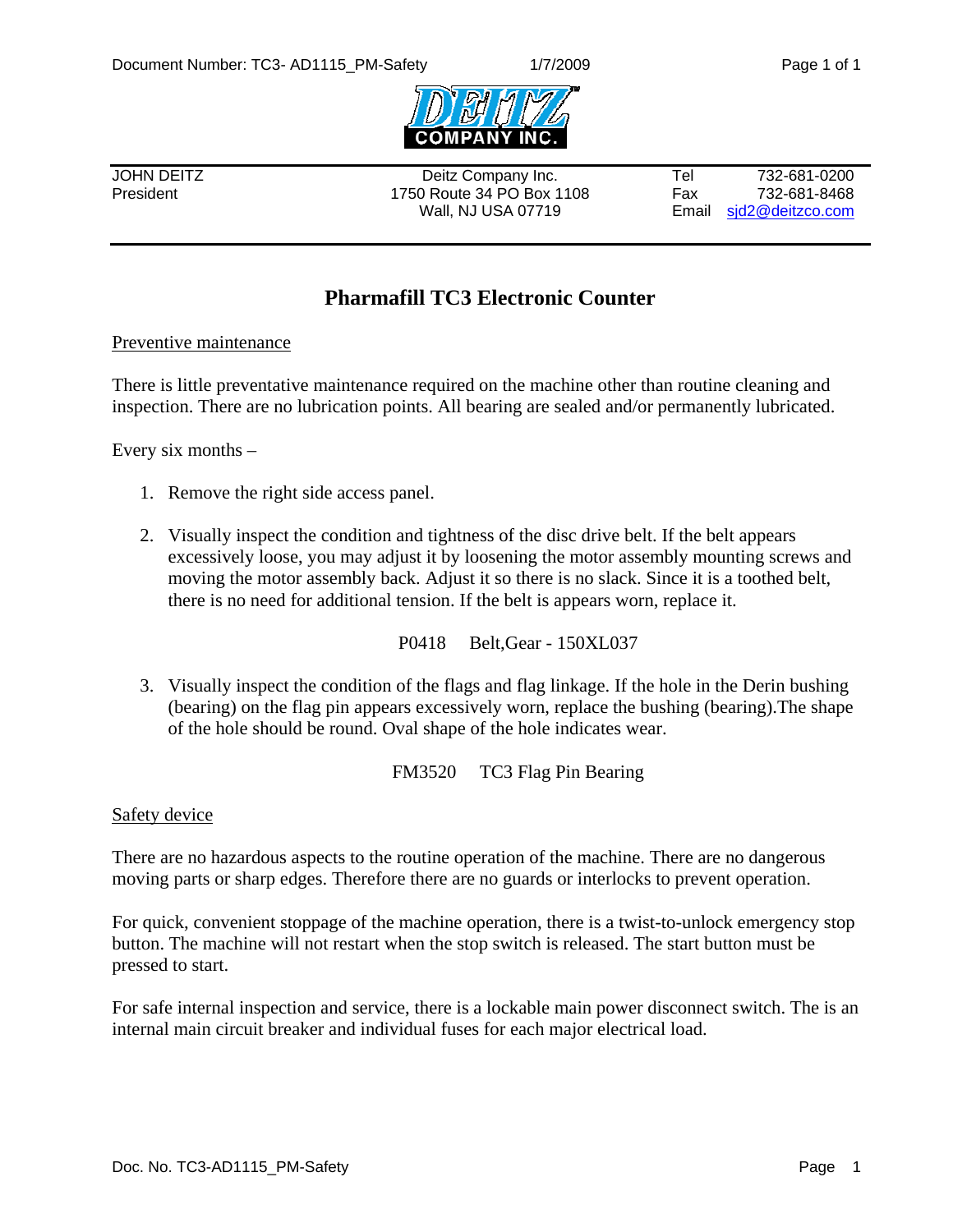### **SHOP TRAVELER** Page: 1

02/13/09

| Part No:<br>Desc:<br>Job No:<br>Drawing:<br>Start Dt: | AD1115<br>TC3 Tab/Cap Counter w/LP3<br>12/08/08 | UM:<br>Rev: | EΑ<br>Fin Dt: 12/08/08 | Cust Code:<br>Name:<br>PO Number:<br>Sales Ord:<br>Contact: | D<br>D |
|-------------------------------------------------------|-------------------------------------------------|-------------|------------------------|-------------------------------------------------------------|--------|
| Quantity:                                             | 1.00                                            |             |                        | Priority:                                                   | 2      |

| Cust Code: | DEI002               |                    |  |  |  |  |  |  |
|------------|----------------------|--------------------|--|--|--|--|--|--|
| Name:      | DEITZ COMPANY, INC.  |                    |  |  |  |  |  |  |
| PO Number: |                      |                    |  |  |  |  |  |  |
| Sales Ord: | 8469                 | Due Date: 12/08/08 |  |  |  |  |  |  |
| Contact:   |                      |                    |  |  |  |  |  |  |
| Priority:  | 2 Change Order No: 0 |                    |  |  |  |  |  |  |

#### **INSTRUCTIONS**

Options:

### **BILL OF MATERIALS** Part Number Description Description Description Description Description Description Description Description Description Description Description Description Description Description Description Description Description Descri PHANTOM ASSY: AD0754-2 TC3/TC4 Vibratory Feeder Mod's FMA2132-2 TC3 & 4 Feed Tray Mtg SubAssy EA 1.00 LB0001 Labor&OH - Factory The HR 0.50 LB0007 Gen&Admin - Office The HR 0.50 P1303 Connector Plug, 4 Term, w/locks EA 1.00 P1310 Conn. Socket,4 Term Fem w/Lcks EA 1.00 PHANTOM ASSY: AD0797-2 TC3 & TC4 Drive Post & Hub FM2280 EA 1.00 Wave Washer FM2629-41 EA 3.00 Drive Hub Mtg Block Standoff FM2661-2 TC3 & TC4 Drive Hub Pulley, 40T EA 1.00 FM2664 TC Drive Post Spacer EA EA 1.00 FM2755 EA 2.00 TC Drive Post Shim FM3522 TC3 & TC4 Drive Post Base Blk BA CA 1.00 FMA2440 EA 1.00 Collar Mod (Mod of P1705) FMA2441-3 Drive Post Assy, TC3 & TC4 EA 1.00 LB0001 Labor&OH - Factory HR 0.60 LB0007 Gen&Admin - Office The CHR COMBINE COMBINE COMBINE COMBINE COMBINE COMBINE COMBINE COMBINE COMBINE COMB P0418 **Belt,Gear - 150XL037** EA 1.00 P1705 EA 1.00 Collar Shaft Clamp One-Pc .75

| P2722                | Hdwr Washer Fiber .75 x 1 x .0 | EA  | 1.00 |
|----------------------|--------------------------------|-----|------|
| P6028                | Retaining Ring 3/4             | EA. | 1.00 |
| P6103                | Rubber O Ring 5/8 x .75        | EA  | 1.00 |
| PHANTOM ASSY: AD1117 | <b>TC3 Counting Head Assy</b>  |     |      |
| FM3451               | TC3 Flag Hub, Rear             | EA  | 2.00 |
| FM3452-1             | TC3 Head Flag, Upper           | EA. | 1.00 |
| FM3452-2             | <b>TC3 Head Flag, Lower</b>    | EA  | 1.00 |
| FM3453               | <b>TC3 Head Center Divider</b> | EA  | 1.00 |
| <b>FM3454</b>        | <b>TC3 Head Linkage Plate</b>  | EA  | 2.00 |
| FM3455               | TC3 Head Lever Mtg Block       | EA  | 1.00 |
| <b>FM3468</b>        | <b>TC3 Funnel Block</b>        | EA  | 1.00 |
| <b>FM3488</b>        | TC3 & TC4 Head Dust Shield     | EA  | 1.00 |
| FM3496               | TC3 & TC4 Funnel Holder Bkt.   | EA  | 1.00 |
| FM3509               | TC3 Head Back Plate            | EA  | 1.00 |
| FM3510               | <b>TC3 Head Front Cover</b>    | EA  | 1.00 |
| FM3513               | TC3 Head Actuator Mtg Plate    | EA  | 2.00 |
| FM3514               | <b>TC3 Link Slide Block</b>    | EA  | 1.00 |
| FM3515               | <b>TC3 Head Mounting Block</b> | EA  | 1.00 |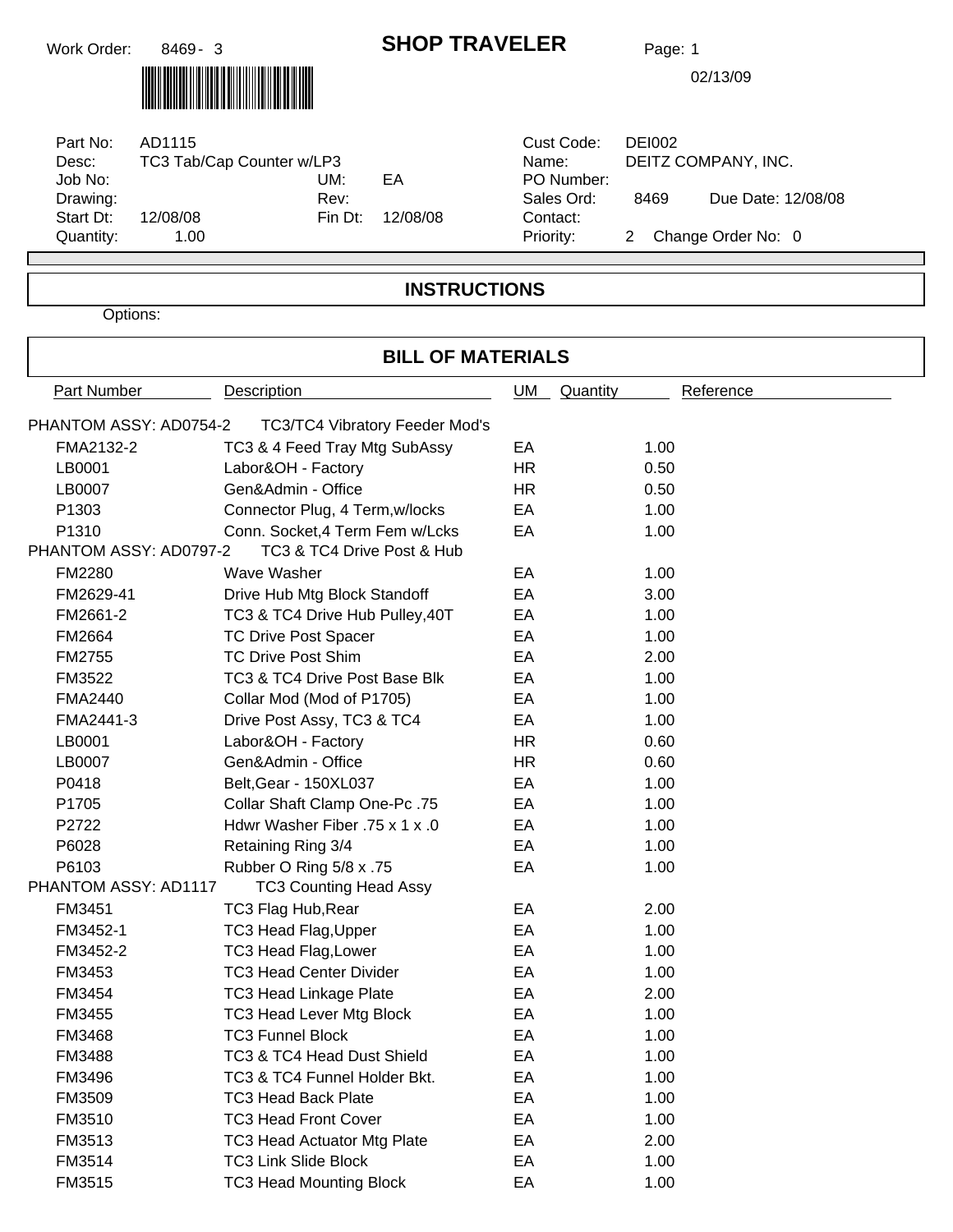#### **SHOP TRAVELER** Page: 2

| Part No:<br>Desc:<br>Job No: | AD1115   | TC3 Tab/Cap Counter w/LP3            | UM:                       | EA                             | Cust Code:<br>Name:<br>PO Number: |   | <b>DEI002</b><br>DEITZ COMPANY, INC. |                           |  |  |
|------------------------------|----------|--------------------------------------|---------------------------|--------------------------------|-----------------------------------|---|--------------------------------------|---------------------------|--|--|
| Drawing:<br>Start Dt:        | 12/08/08 |                                      | Rev:<br>Fin Dt:           | 12/08/08                       | Sales Ord:<br>Contact:            |   | 8469                                 | Due Date: 12/08/08        |  |  |
| Quantity:                    | 1.00     |                                      |                           |                                | Priority:                         | 2 |                                      | Change Order No: 0        |  |  |
| FM3516-2                     |          | <b>TC3 Head Adjusting Block</b>      |                           |                                | EA                                |   | 1.00                                 |                           |  |  |
| FM3517                       |          | <b>TC3 Head Front Foot</b>           |                           |                                | EA                                |   | 2.00                                 |                           |  |  |
| FM3518-1                     |          | TC3 & 4 Head Blk Post, Blind         |                           |                                | EA                                |   | 6.00                                 |                           |  |  |
| FM3518-3                     |          | TC3 Head Block Post, Tapped          |                           |                                | EA                                |   | 1.00                                 |                           |  |  |
| FM3519                       |          | TC3 Flag Hub Bearing Mod's           |                           |                                | EA                                |   | 2.00                                 |                           |  |  |
| FM3520                       |          | <b>TC3 Flag Pin Bearing</b>          |                           |                                | EA                                |   | 2.00                                 |                           |  |  |
| FM3523                       |          | TC3 Banner Scanner Mtg Block         |                           |                                | EA                                |   | 1.00                                 |                           |  |  |
| FM3524                       |          | <b>TC3 Banner Scanner Cover</b>      |                           |                                | EA                                |   | 1.00                                 |                           |  |  |
| FM3525                       |          | <b>TC3 Aperature Mounting Block</b>  |                           |                                | EA                                |   | 1.00                                 |                           |  |  |
| FM3562                       |          | <b>TC3 Head Back Plate Cover</b>     |                           |                                | EA                                |   | 1.00                                 |                           |  |  |
| FM3565                       |          | <b>TC3 Head Chute Side Block</b>     |                           |                                | EA                                |   | 2.00                                 |                           |  |  |
| LB0001                       |          | Labor&OH - Factory                   |                           |                                | <b>HR</b>                         |   | 1.00                                 |                           |  |  |
| LB0007                       |          | Gen&Admin - Office                   |                           |                                | <b>HR</b>                         |   | 1.00                                 |                           |  |  |
| P0156                        |          | BRASS AIR FITTING 10-32 to 1/4       |                           |                                | EA                                |   | 4.00                                 |                           |  |  |
| P0198                        |          | Air Cyl, Pnck, 50 Bore x.25Strk      |                           |                                | EA                                |   | 4.00                                 |                           |  |  |
| P2665                        |          | Hdwr Shldr Blt.25x.188x#10-32        |                           |                                | EA                                |   | 2.00                                 |                           |  |  |
| P2719                        |          | Hdwr, Hex Bolt, Nylon, #8-32x.50     |                           |                                | EA                                |   | 4.00                                 |                           |  |  |
| P2804                        |          | Hdwr Dowel Pin .125x1.125            |                           |                                | EA                                |   | 2.00                                 |                           |  |  |
| P3511                        |          | Knob Press-in 10-32                  |                           |                                | EA                                |   | 1.00                                 |                           |  |  |
| P3512                        |          | Knob Press-in 1/4-20                 |                           |                                | EA                                |   | 2.00                                 |                           |  |  |
| P5029                        |          | <b>Fiber Optic Counting Sensor</b>   |                           |                                | EA                                |   |                                      | 1.00 D10BFPQ-78340        |  |  |
| PHANTOM ASSY: AD1120-4       |          |                                      |                           | Cable Assy, LPA3 Blwr Pwr Cord |                                   |   |                                      |                           |  |  |
| LB0001                       |          | Labor&OH - Factory                   |                           |                                | <b>HR</b>                         |   | 1.00                                 |                           |  |  |
| LB0007                       |          | Gen&Admin - Office                   |                           |                                | <b>HR</b>                         |   | 1.00                                 |                           |  |  |
| P0819                        |          | Cord Line 16/3 SJ w/plug 8 ft        |                           |                                | EA                                |   | 1.00                                 |                           |  |  |
| P7151                        |          | Strain Relief Nylon 1/2 NPT          |                           |                                | EA                                |   | 1.00                                 |                           |  |  |
| P7222                        |          | Terminals-Male Fully Ins.            |                           |                                | EA                                |   | 3.00                                 |                           |  |  |
| PHANTOM ASSY: AD1128-1       |          |                                      | <b>TC3 Tablet Counter</b> |                                |                                   |   |                                      |                           |  |  |
| FM1347                       |          | Disc Holdown Nut                     |                           |                                | EA                                |   | 1.00                                 |                           |  |  |
| FM1628                       |          | Disc Support Ring                    |                           |                                | EA                                |   | 1.00                                 |                           |  |  |
| FM2629-26                    |          | Spacer, Gas Spring Mtg Bracket       |                           |                                | EA                                |   | 8.00                                 |                           |  |  |
| FM3460                       |          | <b>TC3 Side Access Panel</b>         |                           |                                | EA                                |   | 2.00                                 |                           |  |  |
| FM3484                       |          | <b>TC3 Stacklight Post Mtg Block</b> |                           |                                | EA                                |   | 2.00                                 |                           |  |  |
| FM3485                       |          | <b>TC3 Stacklight Post</b>           |                           |                                | EA                                |   | 1.00                                 |                           |  |  |
| FM3493                       |          | TC3 & TC4 Scanner Mtg. Block         |                           |                                | EA                                |   | 1.00                                 |                           |  |  |
| FM3499                       |          | <b>TC3 Dust Cover Ball</b>           |                           |                                | EA                                |   | 1.00                                 |                           |  |  |
| P0190                        |          | Air Valve, Flow Control              |                           |                                | EA                                |   | 2.00                                 |                           |  |  |
| P0197                        |          | Air Fitting, 90 Deg, Barbed 1/4"     |                           |                                | EA                                |   | 1.00                                 |                           |  |  |
| P2503                        |          | Glass Disc 19.970 Diam               |                           |                                | EA                                |   | 1.00                                 |                           |  |  |
| P3906                        |          | <b>STACK LIGHT, 3-COLOR</b>          |                           |                                | EA                                |   | 1.00                                 |                           |  |  |
| P4721                        |          |                                      |                           | PHARMAFILL Aluminum Nameplate  | EA                                |   | 2.00                                 |                           |  |  |
| P5016                        |          | Fiber-Opt Cable, Dual, Straight      |                           |                                | EA                                |   | 3.00                                 |                           |  |  |
| P6981                        |          | Sensor - Proximity Switch PNP        |                           |                                | EA                                |   |                                      | 1.00 BI1.5U-EGO8-AP6X-V11 |  |  |
| P6983                        |          | Sensor Cordset, 3-pin Straight       |                           |                                | EА                                |   |                                      | 1.00 PKG3Z-2              |  |  |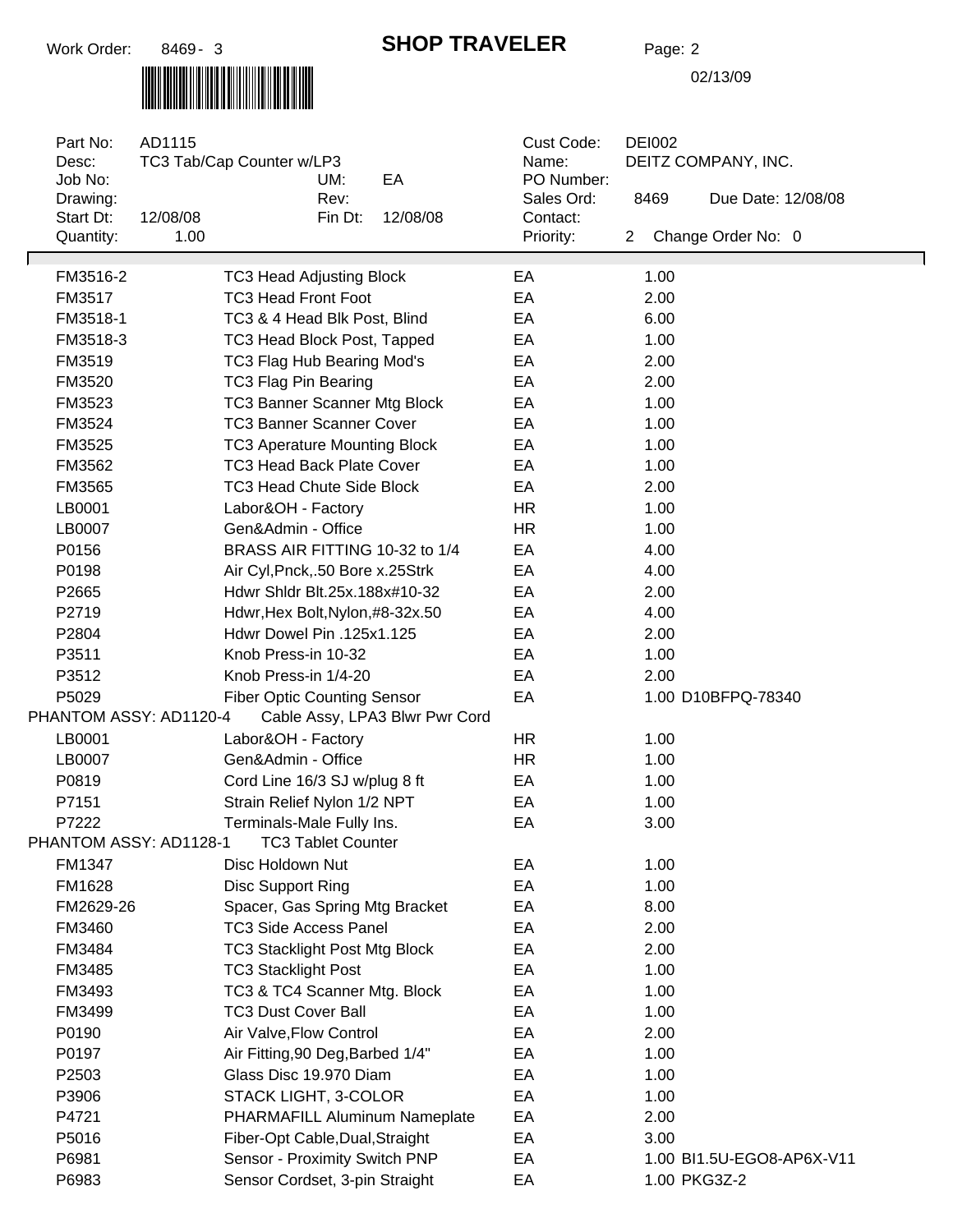# 

#### **SHOP TRAVELER** Page: 3

| Part No:<br>Desc:<br>Job No:<br>Drawing:<br>Start Dt:<br>Quantity: | AD1115<br>TC3 Tab/Cap Counter w/LP3<br>12/08/08<br>1.00 | UM:<br>Rev:<br>Fin Dt:                                          | EA<br>12/08/08 | Cust Code:<br>Name:<br>PO Number:<br>Sales Ord:<br>Contact:<br>Priority: | <b>DEI002</b><br>8469<br>$\mathbf{2}$ | DEITZ COMPANY, INC.<br>Due Date: 12/08/08<br>Change Order No: 0 |
|--------------------------------------------------------------------|---------------------------------------------------------|-----------------------------------------------------------------|----------------|--------------------------------------------------------------------------|---------------------------------------|-----------------------------------------------------------------|
| PHANTOM ASSY: AD1129                                               |                                                         | <b>TC3 Base Assembly</b>                                        |                |                                                                          |                                       |                                                                 |
| FM2950                                                             |                                                         | CS1 Adjusting Wheel Mod's                                       |                | EA                                                                       | 1.00                                  |                                                                 |
| FM3435                                                             |                                                         | <b>TC3 Rear Housing</b>                                         |                | EA                                                                       | 1.00                                  |                                                                 |
| FM3436-1                                                           |                                                         | <b>TC3 Side Panel, Left</b>                                     |                | EA                                                                       | 1.00                                  |                                                                 |
| FM3436-2                                                           |                                                         | <b>TC3 Side Panel, Center</b>                                   |                | EA                                                                       | 1.00                                  |                                                                 |
| FM3436-3                                                           |                                                         | TC3 Side Panel, Right                                           |                | EA                                                                       | 1.00                                  |                                                                 |
| FM3445                                                             |                                                         | <b>TC3 Main Base Plate</b>                                      |                | EA                                                                       | 1.00                                  |                                                                 |
| FM3450                                                             |                                                         |                                                                 |                | EA                                                                       | 1.00                                  |                                                                 |
| FM3461                                                             |                                                         | <b>TC3 Inner Housing Panel</b><br>TC3 & TC4 Hopper Sprt Mtg Blk |                | EA                                                                       | 2.00                                  |                                                                 |
|                                                                    |                                                         |                                                                 |                |                                                                          | 1.00                                  |                                                                 |
| FM3521<br>FM3564                                                   |                                                         | TC3 & TC4 Head Adj Screw                                        |                | EA                                                                       |                                       |                                                                 |
|                                                                    |                                                         | TC3 & 4 Head Adj Screw Bearing                                  |                | EA                                                                       | 1.00                                  |                                                                 |
| LB0001                                                             |                                                         | Labor&OH - Factory                                              |                | <b>HR</b>                                                                | 1.00                                  |                                                                 |
| LB0007                                                             |                                                         | Gen&Admin - Office                                              |                | <b>HR</b>                                                                | 1.00                                  |                                                                 |
| P0121                                                              |                                                         | Air Fitting BH union 3/16                                       |                | EA                                                                       | 2.00                                  |                                                                 |
| P0122                                                              |                                                         | Air Fitting BH union 1/4                                        |                | EA                                                                       | 2.00                                  |                                                                 |
| P0135                                                              |                                                         | <b>AIR FAN-3.12</b>                                             |                | EA                                                                       | 1.00                                  |                                                                 |
| P0142                                                              |                                                         | AIR VALVE 4 WAY 24VDC 1/4 TUBE                                  |                | EA                                                                       |                                       | 3.00 #V4A0307BW0                                                |
| P0183                                                              |                                                         | Fan Guard/Filter Assy, 3.12"                                    |                | EA                                                                       | 1.00                                  |                                                                 |
| P0192                                                              |                                                         | Air Manifold, 3 Port                                            |                | EA                                                                       | 1.00                                  |                                                                 |
| P1360                                                              |                                                         | <b>Connector Power Outlet Panel, M</b>                          |                | EA                                                                       | 1.00                                  |                                                                 |
| P5802                                                              |                                                         | Din Rail End Stop (PK/50)                                       |                | EA                                                                       | 5.00                                  |                                                                 |
| P5816                                                              |                                                         | Relay, DPST 24VDC                                               |                | EA                                                                       | 1.00                                  |                                                                 |
| P6410                                                              |                                                         | Socket Relay Screw Term                                         |                | EA                                                                       | 1.00                                  |                                                                 |
| P6924                                                              |                                                         | Switch PB Blk 22 mm                                             |                | EA                                                                       | 1.00                                  |                                                                 |
| P6929-1                                                            |                                                         | PB Emer Stop Actuator, Red                                      |                | EA                                                                       |                                       | 1.00 #704-074.2                                                 |
| P6929-2                                                            |                                                         | Emer Stop PB Yellow Nameplate                                   |                | EA                                                                       |                                       | 1.00 #704-963.6                                                 |
| P6929-3                                                            |                                                         | PB Emer Sw Contact Block                                        |                | EA                                                                       |                                       | 1.00 #704-910.2                                                 |
| P7006                                                              |                                                         | Switch Contact Blk SPST NO                                      |                | EA                                                                       | 1.00                                  |                                                                 |
| P7150                                                              |                                                         | Strain Relief Nylon 3/8 NPT                                     |                | EA                                                                       | 6.00                                  |                                                                 |
| P7151                                                              |                                                         | Strain Relief Nylon 1/2 NPT                                     |                | EA                                                                       | 2.00                                  |                                                                 |
| P9022                                                              |                                                         | DIN Term Blk Single (50/PK)                                     |                | EA                                                                       | 3.00                                  |                                                                 |
| P9023                                                              |                                                         | DIN Term Blk Sngl Sprtr, Wht                                    |                | EA                                                                       | 2.00                                  |                                                                 |
| P9024                                                              |                                                         | <b>DIN Term Blk Triple</b>                                      |                | EA                                                                       | 2.00                                  |                                                                 |
| P9026                                                              |                                                         | <b>DIN Term Blk Triple Sensor</b>                               |                | EA                                                                       | 4.00                                  |                                                                 |
| P9039                                                              |                                                         | <b>Switch Main Disconnect</b>                                   |                | EA                                                                       | 1.00                                  |                                                                 |
| PHANTOM ASSY: AD1130-1                                             |                                                         | <b>TC3 Motor Assembly</b>                                       |                |                                                                          |                                       |                                                                 |
| FM2629-13                                                          |                                                         | <b>TC3 Motor Base Standoff</b>                                  |                | EA                                                                       | 4.00                                  |                                                                 |
| FM3057                                                             |                                                         | <b>TC Motor Modifications</b>                                   |                | EA                                                                       | 1.00                                  |                                                                 |
| FM3472                                                             |                                                         | <b>TC3 Motor Base</b>                                           |                | EA                                                                       | 1.00                                  |                                                                 |
| FM3526                                                             |                                                         | TC3 & TC4 Motor Mount Block                                     |                | EA                                                                       | 1.00                                  |                                                                 |
| FM3527                                                             |                                                         | TC3 & TC4 Motor Mount Blk Base                                  |                | EA                                                                       | 1.00                                  |                                                                 |
| FMA2662-2                                                          |                                                         | TC3 & TC4 Motor Pulley, 40T                                     |                | EA                                                                       | 1.00                                  |                                                                 |
| LB0001                                                             |                                                         | Labor&OH - Factory                                              |                | <b>HR</b>                                                                | 1.00                                  |                                                                 |
| LB0007                                                             |                                                         | Gen&Admin - Office                                              |                | <b>HR</b>                                                                | 1.00                                  |                                                                 |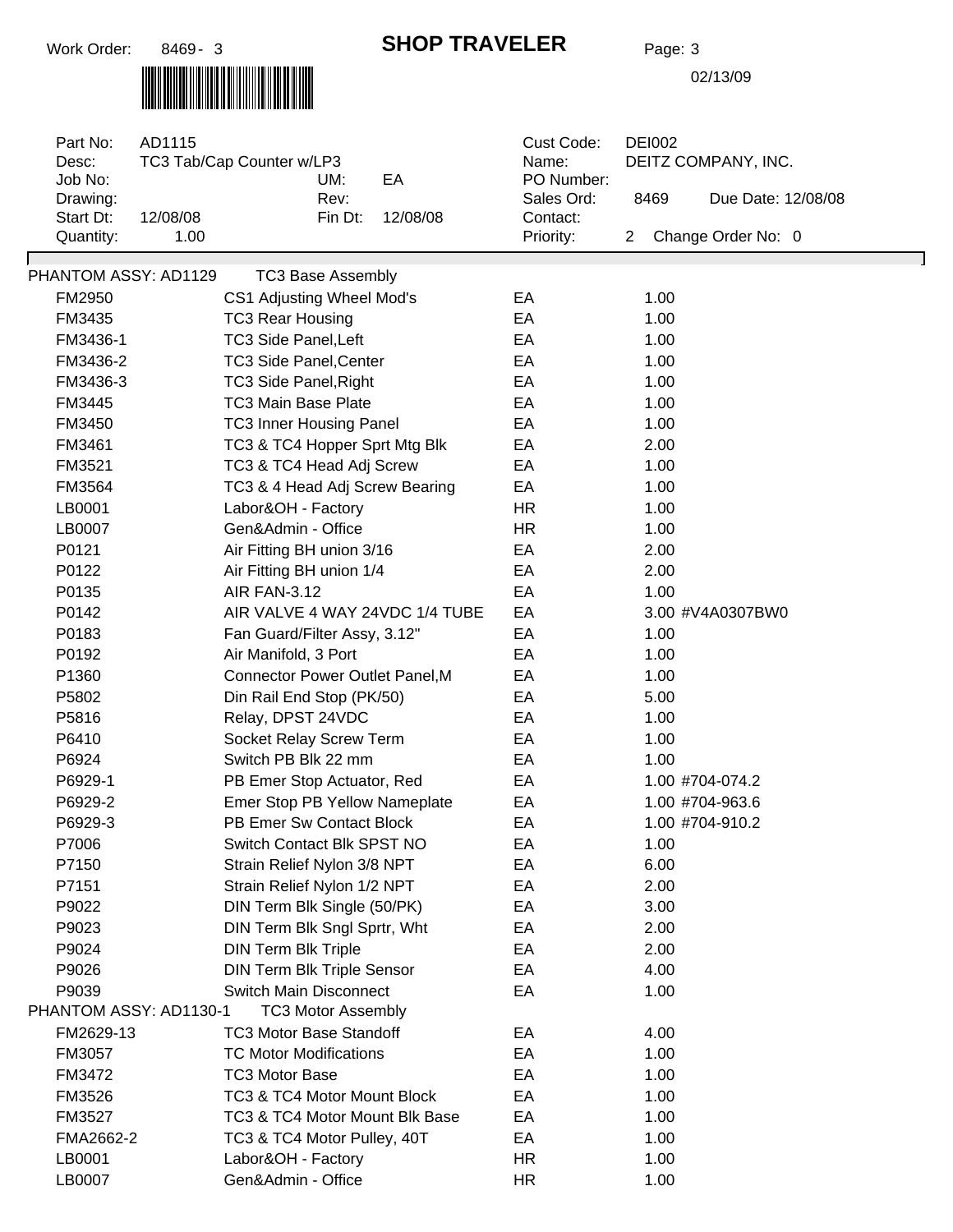# 

## **SHOP TRAVELER** Page: 4

| Part No:<br>Desc:<br>Job No:  | AD1115           | TC3 Tab/Cap Counter w/LP3<br>UM:                                       | EA                                   | Cust Code:<br>Name:<br>PO Number: | <b>DEI002</b><br>DEITZ COMPANY, INC. |                    |  |  |
|-------------------------------|------------------|------------------------------------------------------------------------|--------------------------------------|-----------------------------------|--------------------------------------|--------------------|--|--|
| Drawing:                      |                  | Rev:                                                                   |                                      | Sales Ord:                        | 8469                                 | Due Date: 12/08/08 |  |  |
| Start Dt:<br>Quantity:        | 12/08/08<br>1.00 | Fin Dt:                                                                | 12/08/08                             | Contact:<br>Priority:             | $\mathbf{2}^{\prime}$                | Change Order No: 0 |  |  |
|                               |                  |                                                                        |                                      |                                   |                                      |                    |  |  |
| P2768<br>PHANTOM ASSY: AD1131 |                  | Hardware, TeeNut 1/4-20 x 9/16<br><b>TC3 Main Power Electrical Pnl</b> |                                      | EA                                | 4.00                                 |                    |  |  |
| FM3463                        |                  | <b>TC3 Power Electrical Panel</b>                                      |                                      | EA                                | 1.00                                 |                    |  |  |
| LB0001                        |                  | Labor&OH - Factory                                                     |                                      | <b>HR</b>                         | 1.00                                 |                    |  |  |
| LB0007                        |                  | Gen&Admin - Office                                                     |                                      | <b>HR</b>                         | 1.00                                 |                    |  |  |
| P5802                         |                  | Din Rail End Stop (PK/50)                                              |                                      | EA                                | 4.00                                 |                    |  |  |
| P5814                         |                  | Relay, DPST 11O VAC                                                    |                                      | EA                                | 1.00                                 |                    |  |  |
| P6410                         |                  | Socket Relay Screw Term                                                |                                      | EA                                | 1.00                                 |                    |  |  |
| P9012                         |                  | DIN Fuse Block w/LED 110 VDC                                           |                                      | EA                                | 6.00                                 |                    |  |  |
| P9013                         |                  | DIN Fuse Block w/LED 24VDC                                             |                                      | EA                                | 1.00                                 |                    |  |  |
| P9020                         |                  | DIN Term Blk Jumper 2 POLE                                             |                                      | EA                                | 5.00                                 |                    |  |  |
| P9022                         |                  | DIN Term Blk Single (50/PK)                                            |                                      | EA                                | 7.00                                 |                    |  |  |
| P9023                         |                  | DIN Term Blk Sngl Sprtr, Wht                                           |                                      | EA                                | 1.00                                 |                    |  |  |
| P9024                         |                  | <b>DIN Term Blk Triple</b>                                             |                                      | EA                                | 1.00                                 |                    |  |  |
| P9025                         |                  | DIN Term Blk Triple End Cover                                          |                                      | EA                                | 1.00                                 |                    |  |  |
| P9026                         |                  | <b>DIN Term Blk Triple Sensor</b>                                      |                                      | EA                                | 6.00                                 |                    |  |  |
| P9035                         |                  | Power Supply 24 VDC Reg                                                |                                      | EA                                | 1.00                                 |                    |  |  |
| P9068                         |                  | Circuit Breaker, 10A, Din Mnt                                          |                                      | EA                                | 1.00                                 |                    |  |  |
| PHANTOM ASSY: AD1132          |                  | <b>TC3 PLC/Sensor Electrical Pnl</b>                                   |                                      |                                   |                                      |                    |  |  |
| FM2838-13.00                  |                  | Din Rail, 13"                                                          |                                      | EA                                | 1.00                                 |                    |  |  |
| FM3464                        |                  | <b>TC3 PLC Electrical Panel</b>                                        |                                      | EA                                | 1.00                                 |                    |  |  |
| LB0001                        |                  | Labor&OH - Factory                                                     |                                      | HR.                               | 1.00                                 |                    |  |  |
| LB0007                        |                  | Gen&Admin - Office                                                     |                                      | <b>HR</b>                         | 1.00                                 |                    |  |  |
| P1830                         |                  | <b>PLC Analog Module</b>                                               |                                      | EA                                | 1.00                                 |                    |  |  |
| P5018                         |                  | Sensor Fib-Op Amplifier                                                |                                      | EA                                |                                      | 3.00 D10AFPQ       |  |  |
| P5019                         |                  | Cordset Picofast 4pin Straight                                         |                                      | EA                                |                                      | 3.00 #32438        |  |  |
| P5802                         |                  | Din Rail End Stop (PK/50)                                              |                                      | EA                                | 3.00                                 |                    |  |  |
| P9013                         |                  | DIN Fuse Block w/LED 24VDC                                             |                                      | EA                                | 1.00                                 |                    |  |  |
| P9029                         |                  | <b>PLC Battery</b>                                                     |                                      | EA                                | 1.00                                 |                    |  |  |
| P9064                         |                  | PLC DL-06 #D0-06DD1                                                    |                                      | EA                                | 1.00                                 |                    |  |  |
| PHANTOM ASSY: AD1133-1        |                  |                                                                        | <b>TC3 Vibratory Feeder Assembly</b> |                                   |                                      |                    |  |  |
| FA1022-1                      |                  | <b>TC3 Dust Chute Assembly</b>                                         |                                      | EA                                | 1.00                                 |                    |  |  |
| FM2178                        |                  | Feed Tray Bolt                                                         |                                      | EA                                | 2.00                                 |                    |  |  |
| FM3459-1                      |                  | <b>TC3 Feeder Base Plate</b>                                           |                                      | EA                                | 1.00                                 |                    |  |  |
| FM3465-1                      |                  | TC3 Feeder Vert Support Bar                                            |                                      | EA                                | 2.00                                 |                    |  |  |
| FM3466                        |                  | TC3 & TC4 Feeder Mtg Bar                                               |                                      | EA                                | 1.00                                 |                    |  |  |
| FM3471                        |                  | <b>TC3 &amp; TC4 Feeder Enclosure</b>                                  |                                      | EA                                | 1.00                                 |                    |  |  |
| FM3474                        |                  | TC3 & TC4 Feed Tray                                                    |                                      | EA                                | 1.00                                 |                    |  |  |
| FM3497-1                      |                  | TC3 Chip Box Rear Cover                                                |                                      | EA                                | 1.00                                 |                    |  |  |
| LB0001                        |                  | Labor&OH - Factory                                                     |                                      | <b>HR</b>                         | 1.00                                 |                    |  |  |
| LB0007                        |                  | Gen&Admin - Office                                                     |                                      | HR                                | 1.00                                 |                    |  |  |
| PHANTOM ASSY: AD1135          |                  | <b>TC3 Top Cover Assembly</b>                                          |                                      |                                   |                                      |                    |  |  |
| FM3434                        |                  | <b>TC3 Top Plate</b>                                                   |                                      | EA                                | 1.00                                 |                    |  |  |
| FM3438                        |                  | TC3 Rim Band                                                           |                                      | EA                                | 1.00                                 |                    |  |  |
|                               |                  |                                                                        |                                      |                                   |                                      |                    |  |  |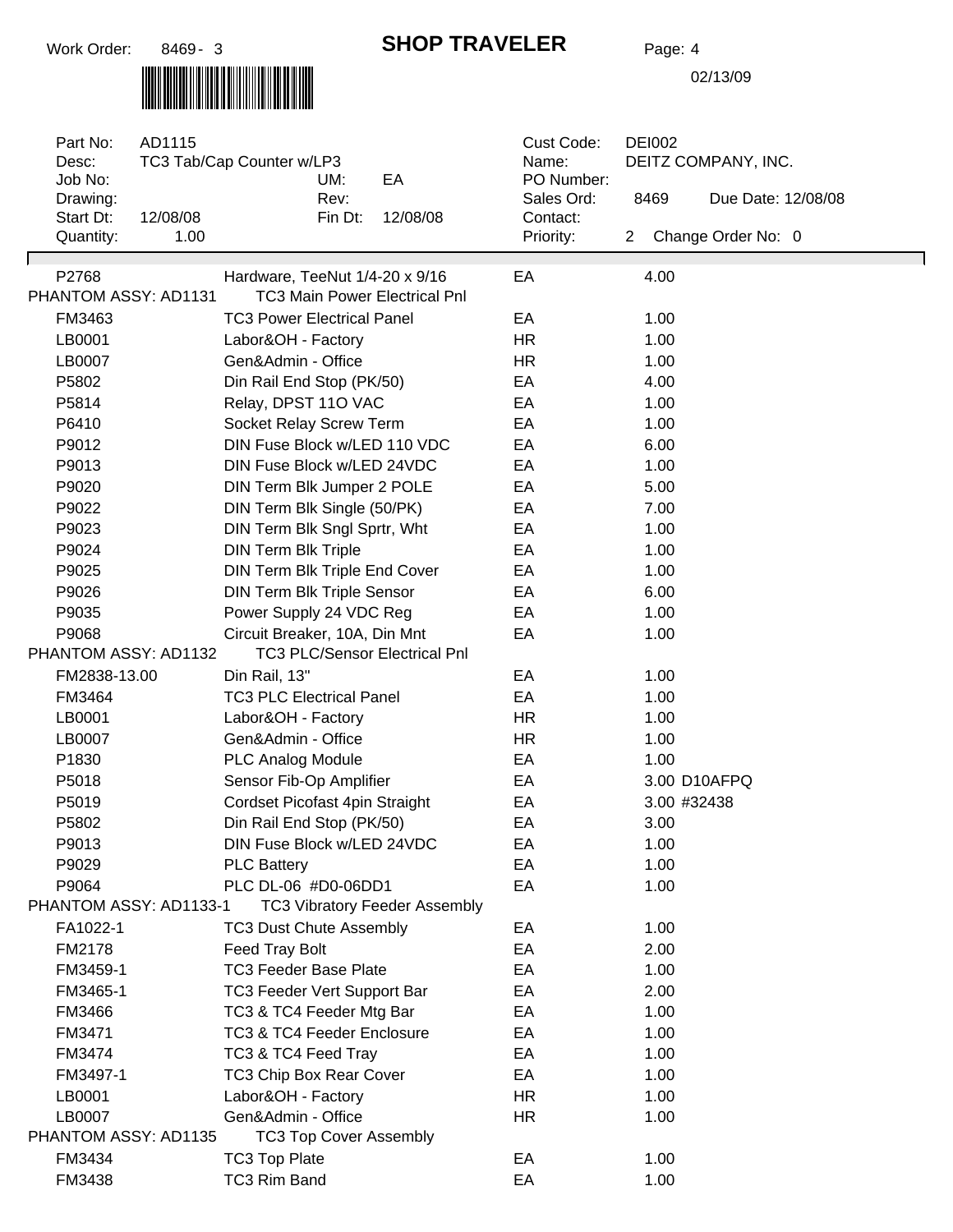# 

#### **SHOP TRAVELER** Page: 5

| Part No:<br>Desc:<br>Job No:<br>Drawing: | AD1115<br>TC3 Tab/Cap Counter w/LP3<br>UM:<br>EA<br>Rev: | Cust Code:<br>Name:<br>PO Number:<br>Sales Ord: | <b>DEI002</b><br>DEITZ COMPANY, INC.<br>8469<br>Due Date: 12/08/08 |  |
|------------------------------------------|----------------------------------------------------------|-------------------------------------------------|--------------------------------------------------------------------|--|
| Start Dt:<br>Quantity:                   | 12/08/08<br>Fin Dt:<br>12/08/08<br>1.00                  | Contact:<br>Priority:                           | Change Order No: 0<br>$\mathbf{2}$                                 |  |
|                                          |                                                          |                                                 |                                                                    |  |
| FM3477-1                                 | TC3 & TC4 Cover Hinge, Btm Half                          | EA                                              | 2.00                                                               |  |
| FM3477-2                                 | TC3 & TC4 Cover Hinge, Top Half                          | EA                                              | 2.00                                                               |  |
| FM3479                                   | TC3 & TC4 Cover Hinge Pin                                | EA                                              | 2.00                                                               |  |
| FM3482                                   | TC3 & TC4 Cover Holddown Block                           | EA                                              | 1.00                                                               |  |
| FM3483                                   | TC3 & TC4 Cover Holddown Rod                             | EA                                              | 1.00                                                               |  |
| LB0001                                   | Labor&OH - Factory                                       | <b>HR</b>                                       | 1.00                                                               |  |
| LB0007                                   | Gen&Admin - Office                                       | <b>HR</b>                                       | 1.00                                                               |  |
| P3512                                    | Knob Press-in 1/4-20                                     | EA                                              | 3.00                                                               |  |
| PHANTOM ASSY: AD1136                     | <b>TC3 Control Panel Assembly</b>                        |                                                 |                                                                    |  |
| FA1019                                   | <b>TC3 Control Door Sub-Assy</b>                         | EA                                              | 1.00                                                               |  |
| LB0001                                   | Labor&OH - Factory                                       | <b>HR</b>                                       | 1.00                                                               |  |
| LB0007                                   | Gen&Admin - Office                                       | <b>HR</b>                                       | 1.00                                                               |  |
| P1378                                    | Conn, Mdlr Adptr SUBD15M-RJ12                            | EA                                              | 1.00                                                               |  |
| P1701                                    | <b>Counter LCD</b>                                       | EA                                              | 1.00                                                               |  |
| P1825                                    | Optimate #620 Interface Panel                            | EA                                              | 1.00                                                               |  |
| P3815                                    | Lamp, Green Neon, 120 VAC                                | EA                                              | 1.00                                                               |  |
| P6934                                    | Switch On-Off 18V                                        | EA                                              | 2.00                                                               |  |
| PHANTOM ASSY: AD1137-2                   | <b>TC3 Product Chute Assy</b>                            |                                                 |                                                                    |  |
| LB0001                                   | Labor&OH - Factory                                       | <b>HR</b>                                       | 1.00                                                               |  |
| LB0007                                   | Gen&Admin - Office                                       | <b>HR</b>                                       | 1.00                                                               |  |
| FA1018-2                                 | <b>TC3 Chute Assy Mods</b>                               | EA                                              | 1.00                                                               |  |
| FM3443-L                                 | TC3/4 Fixed Chute Mtg Bkt, LH                            | EA                                              | 1.00                                                               |  |
| FM3443-R                                 | TC3/4 Fixed Chute Mtg Bkt, RH                            | EA                                              | 1.00                                                               |  |
| PHANTOM ASSY: AD1138-1                   | <b>TC3 Product Guide Assembly</b>                        |                                                 |                                                                    |  |
| FM3439                                   | TC3/4 Mounting Base                                      | EA                                              | 1.00                                                               |  |
| FM3440                                   | TC3 & TC4 Adjustable Guide Blk                           | EA                                              | 1.00                                                               |  |
| FM3441                                   | TC3/4 Adj Guide Vert Mtg Block                           | EA                                              | 1.00                                                               |  |
| FM3442                                   | TC3 TC4 Adj Prod Gd Plate                                | EA                                              | 1.00                                                               |  |
| FM3456                                   | TC3 TC4 Adj Chute Side Plate                             | EA                                              | 1.00                                                               |  |
| FM3457                                   | TC3 & TC4 Chute Cover Mtg Blk                            | EA                                              | 1.00                                                               |  |
| FM3458                                   | TC3 TC4 Chute Cover, Clear                               | EA                                              | 1.00                                                               |  |
| FM3473                                   | TC3 & TC4 Guide Clamping Blk                             | EA                                              | 1.00                                                               |  |
| FM3489                                   | TC3 & TC4 Adj Gd Blk Shield                              | EA                                              | 1.00                                                               |  |
| FM3528-1                                 | <b>TC3 Product Guide, Pointed</b>                        | EA                                              | 1.00                                                               |  |
| LB0001                                   | Labor&OH - Factory                                       | HR                                              | 1.00                                                               |  |
| LB0007                                   | Gen&Admin - Office                                       | <b>HR</b>                                       | 1.00                                                               |  |
| P2749                                    | Washer, Flat Nylon .252 ID x                             | EA                                              | 1.00                                                               |  |
| P3508                                    | Knob Press-in 8-32                                       | EA                                              | 2.00                                                               |  |
| P3512                                    | Knob Press-in 1/4-20                                     | EA                                              | 1.00                                                               |  |
| PHANTOM ASSY: AD1139                     | <b>TC3 Hopper Assembly</b>                               |                                                 |                                                                    |  |
| FA1024                                   | <b>TC3 Hopper Assembly</b>                               | EA                                              | 1.00                                                               |  |
| FM3467-1                                 | TC3 Hopper Vert Supp Bar, Short                          | EA                                              | 1.00                                                               |  |
| FM3467-2                                 | TC3 Hopper Vert Supp Bar, Left                           | EA                                              | 1.00                                                               |  |
| FM3467-3                                 | TC3 Hopper Vert Supp Bar, Right                          | EA                                              | 1.00                                                               |  |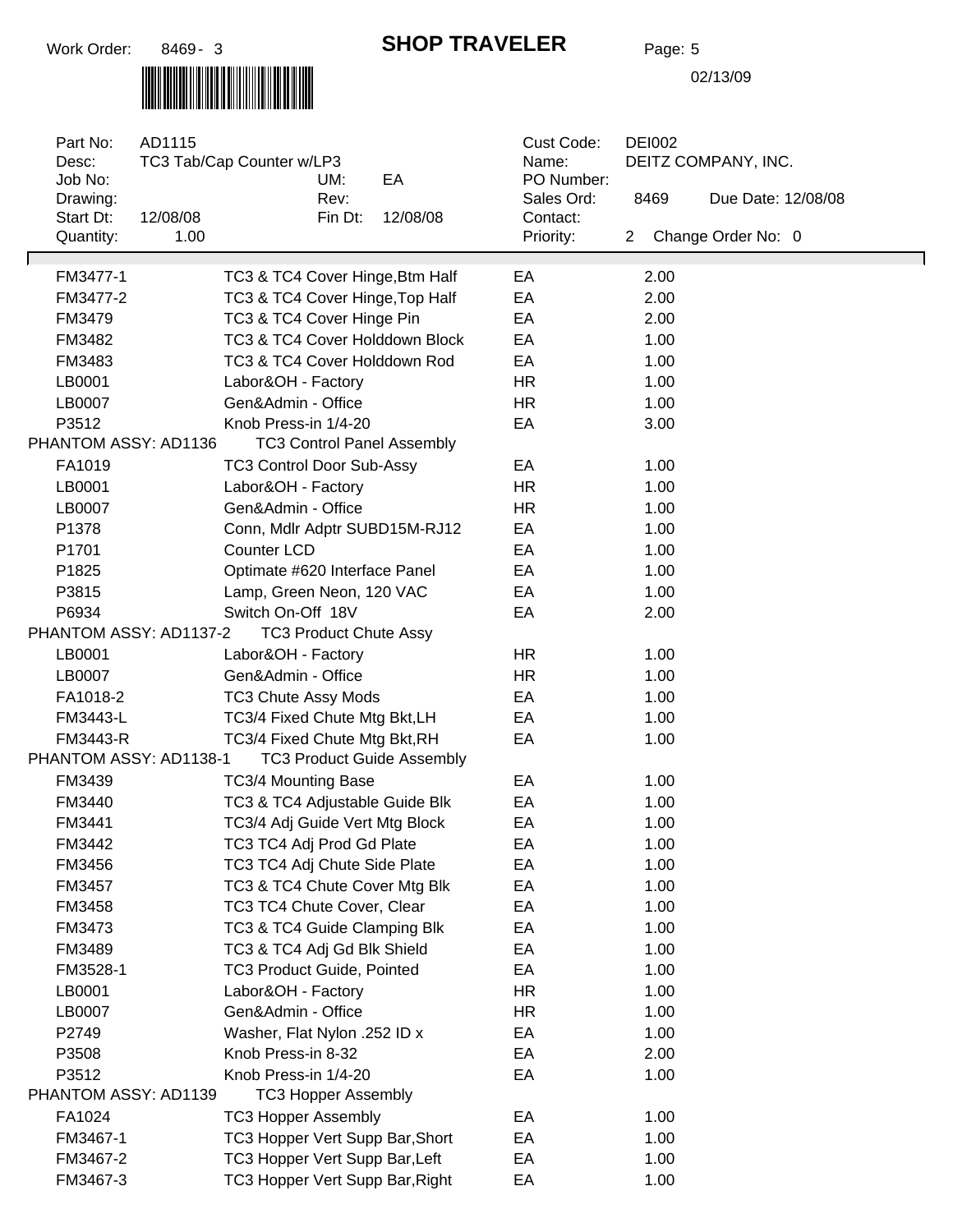### **SHOP TRAVELER** Page: 6

## 

| Part No:<br>Desc:<br>Job No:                        | AD1115           | TC3 Tab/Cap Counter w/LP3        | UM:     | EA                                    | Cust Code:<br>Name:<br>PO Number: |                       | <b>DEI002</b> | DEITZ COMPANY, INC. |
|-----------------------------------------------------|------------------|----------------------------------|---------|---------------------------------------|-----------------------------------|-----------------------|---------------|---------------------|
| Drawing:                                            |                  |                                  | Rev:    |                                       | Sales Ord:                        |                       | 8469          | Due Date: 12/08/08  |
| Start Dt:<br>Quantity:                              | 12/08/08<br>1.00 |                                  | Fin Dt: | 12/08/08                              | Contact:<br>Priority:             | $\mathbf{2}^{\prime}$ |               | Change Order No: 0  |
|                                                     |                  |                                  |         |                                       |                                   |                       |               |                     |
| FM3467-4                                            |                  | TC3 Hopper Horiz Supp Bar        |         |                                       | EA                                |                       | 1.00          |                     |
| FM3470-1                                            |                  | TC3 Hopper Supp Bkt, Rear, 55deg |         |                                       | EA                                |                       | 1.00          |                     |
| FM3470-2                                            |                  | TC3 Hopper Supp Bkt, Side        |         |                                       | EA                                |                       | 2.00          |                     |
| FM3492                                              |                  | <b>TC3 Hopper Door</b>           |         |                                       | EA                                |                       | 1.00          |                     |
| LB0001                                              |                  | Labor&OH - Factory               |         |                                       | <b>HR</b>                         |                       | 1.00          |                     |
| LB0007                                              |                  | Gen&Admin - Office               |         |                                       | <b>HR</b>                         |                       | 1.00          |                     |
| PHANTOM ASSY: AD1140-1                              |                  |                                  |         | <b>TC3 Center Hub &amp; Deflector</b> |                                   |                       |               |                     |
| FM2837                                              |                  | Deflector Flag (Auto-Feeder)     |         |                                       | EA                                |                       | 1.00          |                     |
| FM3462                                              |                  | TC3 & TC4 Center Hub             |         |                                       | EA                                |                       | 1.00          |                     |
| FM3475-1                                            |                  | TC3 & TC4 Deflector Brkt, Upper  |         |                                       | EA                                |                       | 1.00          |                     |
| FM3475-2                                            |                  | TC3 & TC4 Deflector Brkt, Lower  |         |                                       | EA                                |                       | 1.00          |                     |
| FM3476                                              |                  | TC3 & TC4 Deflctr Sensor Brkt    |         |                                       | EA                                |                       | 1.00          |                     |
| FM3481-2                                            |                  | <b>TC3 Deflector</b>             |         |                                       | EA                                |                       | 1.00          |                     |
| FM3498                                              |                  | TC3 & TC4 Center Hub Knob        |         |                                       | EA                                |                       | 1.00          |                     |
| LB0001                                              |                  | Labor&OH - Factory               |         |                                       | <b>HR</b>                         |                       | 1.00          |                     |
| LB0007                                              |                  | Gen&Admin - Office               |         |                                       | <b>HR</b>                         |                       | 1.00          |                     |
| P2823                                               |                  | Dowel Pin, 3/16 x 7/16 S.S.      |         |                                       | EA                                |                       | 1.00          |                     |
| PHANTOM ASSY: AD1141                                |                  |                                  |         | TC3 & TC4 Counting Window             |                                   |                       |               |                     |
| FM3493                                              |                  | TC3 & TC4 Scanner Mtg. Block     |         |                                       | EA                                |                       | 1.00          |                     |
| FM3494                                              |                  | TC3 & TC4 Scanner Window         |         |                                       | EA                                |                       | 2.00          |                     |
| FM3495                                              |                  | TC3 & TC4 Scanner Cover          |         |                                       | EA                                |                       | 1.00          |                     |
| LB0001                                              |                  | Labor&OH - Factory               |         |                                       | <b>HR</b>                         |                       | 0.30          |                     |
| LB0007                                              |                  | Gen&Admin - Office               |         |                                       | <b>HR</b>                         |                       | 0.30          |                     |
| P3511                                               |                  | Knob Press-in 10-32              |         |                                       | EA                                |                       | 1.00          |                     |
| P5028                                               |                  | Fiber Optic Cbl Pair w/Sqr Mnt   |         |                                       | EA                                |                       |               | 1.00 #PIRS1X166U    |
| PHANTOM ASSY: FA1020-1                              |                  |                                  |         | Air Manifold, TC3 w/1-1/4 Inlet       |                                   |                       |               |                     |
| FM3444-1                                            |                  | TC3 Air Manifold Tube            |         |                                       | EA                                |                       | 1.00          |                     |
| LB0001                                              |                  | Labor&OH - Factory               |         |                                       | HR                                |                       | 0.14          |                     |
| LB0007                                              |                  | Gen&Admin - Office               |         |                                       | <b>HR</b>                         |                       | 0.14          |                     |
| SD1616                                              |                  | Air Manifold Plug, 1/4 NPT Thd   |         |                                       | EA                                |                       | 1.00          |                     |
| PHANTOM ASSY: FA1026                                |                  |                                  |         | TC3 Rim Dust Cover Assembly           |                                   |                       |               |                     |
| FM3079                                              |                  | TC 3" Vacuum Flange              |         |                                       | EA                                |                       | 1.00          |                     |
| FM3480                                              |                  | <b>TC3 Dust Cover</b>            |         |                                       | EA                                |                       | 1.00          |                     |
| LB0001                                              |                  | Labor&OH - Factory               |         |                                       | <b>HR</b>                         |                       | 0.20          |                     |
| LB0007                                              |                  | Gen&Admin - Office               |         |                                       | <b>HR</b>                         |                       | 0.20          |                     |
| PHANTOM ASSY: FM2199                                |                  | Disc Hold Down Washer            |         |                                       |                                   |                       |               |                     |
| LB0001                                              |                  | Labor&OH - Factory               |         |                                       | <b>HR</b>                         |                       | 0.05          |                     |
| LB0007                                              |                  | Gen&Admin - Office               |         |                                       | <b>HR</b>                         |                       | 0.05          |                     |
| RM0296                                              |                  | SH-UHMW-.01" X 24"               |         |                                       | SQI                               |                       | 10.00         |                     |
| PHANTOM ASSY: FM2838-11.00 Din Rail, 11.00"         |                  |                                  |         |                                       |                                   |                       |               |                     |
| LB0001                                              |                  | Labor&OH - Factory               |         |                                       | <b>HR</b>                         |                       | 0.06          |                     |
| LB0007                                              |                  | Gen&Admin - Office               |         |                                       | <b>HR</b>                         |                       | 0.06          |                     |
| P9018                                               |                  | DIN Rail 35mm (1 meter long)     |         |                                       | IN                                |                       | 11.00         |                     |
| PHANTOM ASSY: FM2838-11.88 Din Rail, 11.88 in. long |                  |                                  |         |                                       |                                   |                       |               |                     |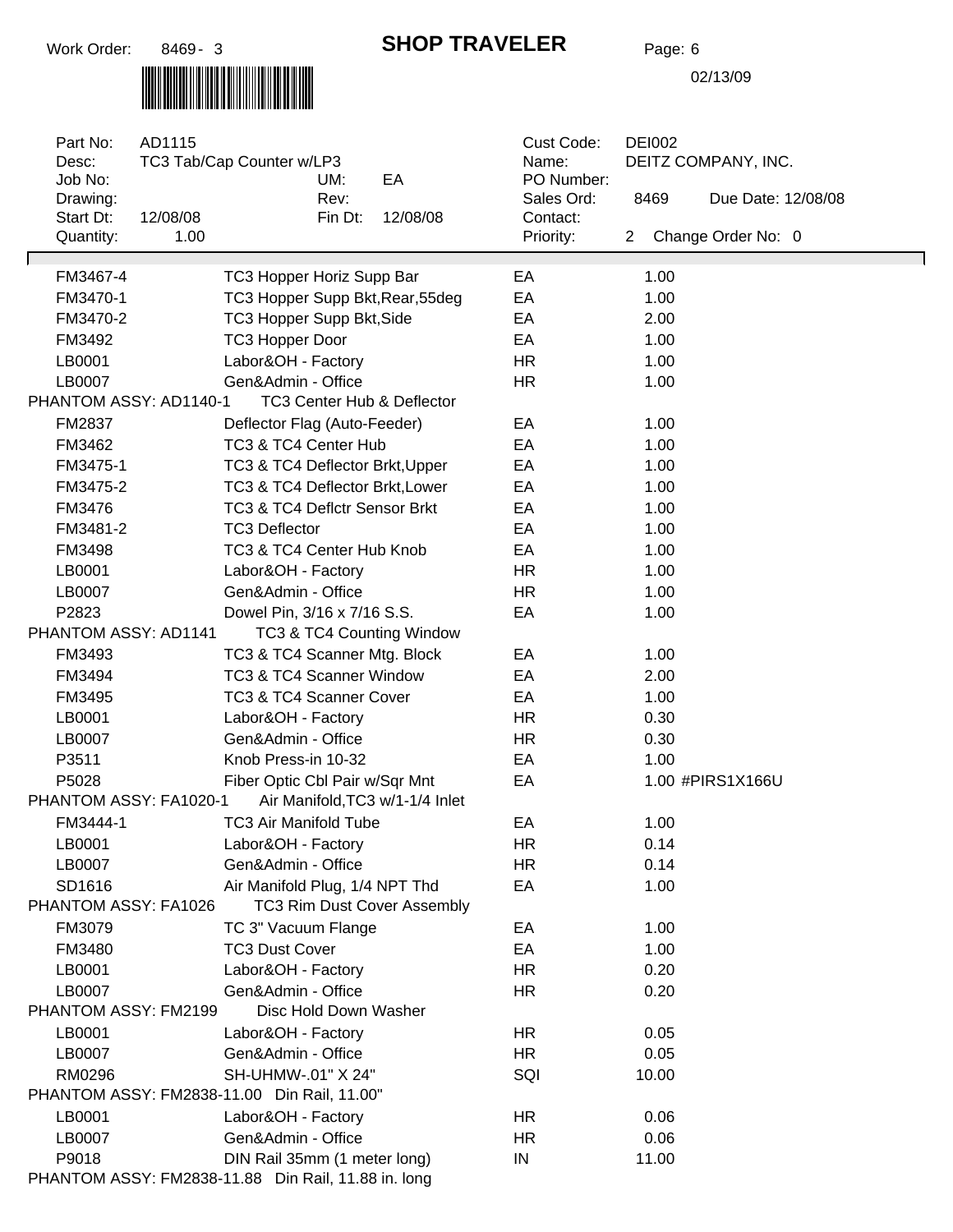

#### **SHOP TRAVELER** Page: 7

| Part No:<br>Desc:<br>Job No:<br>Drawing:        | AD1115   | TC3 Tab/Cap Counter w/LP3       | UM:<br>Rev:            | EA                              | Cust Code:<br>Name:<br>PO Number:<br>Sales Ord: | <b>DEI002</b><br>DEITZ COMPANY, INC.<br>8469<br>Due Date: 12/08/08 |                      |  |  |
|-------------------------------------------------|----------|---------------------------------|------------------------|---------------------------------|-------------------------------------------------|--------------------------------------------------------------------|----------------------|--|--|
| Start Dt:                                       | 12/08/08 |                                 | Fin Dt:                | 12/08/08                        | Contact:                                        |                                                                    |                      |  |  |
| Quantity:                                       | 1.00     |                                 |                        |                                 | Priority:                                       |                                                                    | 2 Change Order No: 0 |  |  |
| LB0001                                          |          | Labor&OH - Factory              |                        |                                 | <b>HR</b>                                       | 0.06                                                               |                      |  |  |
| LB0007                                          |          | Gen&Admin - Office              |                        |                                 | <b>HR</b>                                       | 0.06                                                               |                      |  |  |
| P9018                                           |          | DIN Rail 35mm (1 meter long)    |                        |                                 | IN                                              | 11.88                                                              |                      |  |  |
| PHANTOM ASSY: FM3049-2                          |          |                                 |                        | CS1/2/10 Air Filter Element     |                                                 |                                                                    |                      |  |  |
| LB0001                                          |          | Labor&OH - Factory              |                        |                                 | <b>HR</b>                                       | 0.05                                                               |                      |  |  |
| LB0007                                          |          | Gen&Admin - Office              |                        |                                 | <b>HR</b>                                       | 0.05                                                               |                      |  |  |
| P0186                                           |          | Air, Poly-U Foam Filter Sheet   |                        |                                 | SQI                                             | 10.56                                                              |                      |  |  |
| PHANTOM ASSY: FM3056-2                          |          |                                 |                        | TC3 & TC4 Vibrator Mod's        |                                                 |                                                                    |                      |  |  |
| LB0001                                          |          | Labor&OH - Factory              |                        |                                 | <b>HR</b>                                       | 0.10                                                               |                      |  |  |
| LB0007                                          |          | Gen&Admin - Office              |                        |                                 | <b>HR</b>                                       | 0.10                                                               |                      |  |  |
| P7902                                           |          | Vibrator FMC FTO-C              |                        |                                 | EA                                              |                                                                    | 1.00 #159146-D       |  |  |
| P1303                                           |          | Connector Plug, 4 Term, w/locks |                        |                                 | EA                                              | 1.00                                                               |                      |  |  |
| PHANTOM ASSY: FM3507-1                          |          |                                 |                        | TC3 "SC1" Motor Speed Ctrl Adj  |                                                 |                                                                    |                      |  |  |
| P1831                                           |          | TC3 SCR Speed Cntrlr, w/5 Pots  |                        |                                 | EA                                              | 1.00                                                               |                      |  |  |
| PHANTOM ASSY: FM3507-2                          |          |                                 |                        | TC3 "SC2" Vib Speed Cntrl Mods  |                                                 |                                                                    |                      |  |  |
| LB0001                                          |          | Labor&OH - Factory              |                        |                                 | <b>HR</b>                                       | 0.02                                                               |                      |  |  |
| LB0007                                          |          | Gen&Admin - Office              |                        |                                 | <b>HR</b>                                       | 0.02                                                               |                      |  |  |
| P1831                                           |          | TC3 SCR Speed Cntrlr, w/5 Pots  |                        |                                 | EA                                              | 1.00                                                               |                      |  |  |
| PHANTOM ASSY: FMA2278                           |          |                                 | TC Drive Hub Sub-AssOy |                                 |                                                 |                                                                    |                      |  |  |
| P0334                                           |          | 1635DC BALL BEARING             |                        |                                 | EA                                              | 2.00                                                               |                      |  |  |
| P2806                                           |          | Hdwr Roll Pin SS 1/8x5/8        |                        |                                 | EA                                              | 1.00                                                               |                      |  |  |
| SD1479                                          |          | TC Drive Hub (ALL)              |                        |                                 | EA                                              | 1.00                                                               |                      |  |  |
| PHANTOM ASSY: FMA2839-3                         |          |                                 |                        | Term Strip, Euro-Style, 3 Pos.  |                                                 |                                                                    |                      |  |  |
| LB0001                                          |          | Labor&OH - Factory              |                        |                                 | <b>HR</b>                                       | 0.05                                                               |                      |  |  |
| LB0007                                          |          | Gen&Admin - Office              |                        |                                 | <b>HR</b>                                       | 0.05                                                               |                      |  |  |
| P7229                                           |          | Terminal Block Euro .394x2x12   |                        |                                 | EA                                              | 0.25                                                               |                      |  |  |
| PHANTOM ASSY: FMA3005-7 Roller Chain, LP3 Drive |          |                                 |                        |                                 |                                                 |                                                                    |                      |  |  |
| LB0001                                          |          | Labor&OH - Factory              |                        |                                 | <b>HR</b>                                       | 0.10                                                               |                      |  |  |
| LB0007                                          |          | Gen&Admin - Office              |                        |                                 | <b>HR</b>                                       | 0.10                                                               |                      |  |  |
| P1105                                           |          | Chain Roller #35                |                        |                                 | IN                                              | 39.38                                                              |                      |  |  |
| P1106                                           |          | Chain Master Link #35           |                        |                                 | EA                                              | 1.00                                                               |                      |  |  |
| P1109                                           |          | Chain Master 1/2 Link #35       |                        |                                 | EA                                              | 1.00                                                               |                      |  |  |
|                                                 |          | OPTIONS SELECTED:               |                        |                                 |                                                 |                                                                    |                      |  |  |
| PHANTOM ASSY: AD1121-2A                         |          |                                 |                        | LPA3 Lift Platform (TC3 w/Blwr) |                                                 |                                                                    |                      |  |  |
| AD1017-1                                        |          | Blower Mod's for AS1, LPA, LP3  |                        |                                 | EA                                              | 1.00                                                               |                      |  |  |
| AD1160                                          |          | LP3 Frame (Extruded Type)       |                        |                                 | EA                                              | 1.00                                                               |                      |  |  |
| FM2572                                          |          | <b>Filter Mounting Blk</b>      |                        |                                 | EA                                              | 2.00                                                               |                      |  |  |
| FM2597                                          |          | LP Sub Plate                    |                        |                                 | EA                                              | 1.00                                                               |                      |  |  |
| FM2598-3                                        |          | LP3 Lift Rod Plate              |                        |                                 | EA                                              | 2.00                                                               |                      |  |  |
| FM2608-5                                        |          | LP Lift Rod, 24.75" LP3/TC3     |                        |                                 | EA                                              | 4.00                                                               |                      |  |  |
| FM2629-16                                       |          | LPC2 & 10 Subplate Standoff     |                        |                                 | EA                                              | 3.00                                                               |                      |  |  |
| FM2754                                          |          | Roller Chain Sprkt, 22T, .50 ID |                        |                                 | EA                                              | 3.00                                                               |                      |  |  |
| FM2823-7                                        |          | TC3 to LP3 Mounting Bar         |                        |                                 | EA                                              | 2.00                                                               |                      |  |  |
| FM2870-2                                        |          | PVC Pipe, 1 I.D., 2 Long        |                        |                                 | EA                                              | 1.00                                                               |                      |  |  |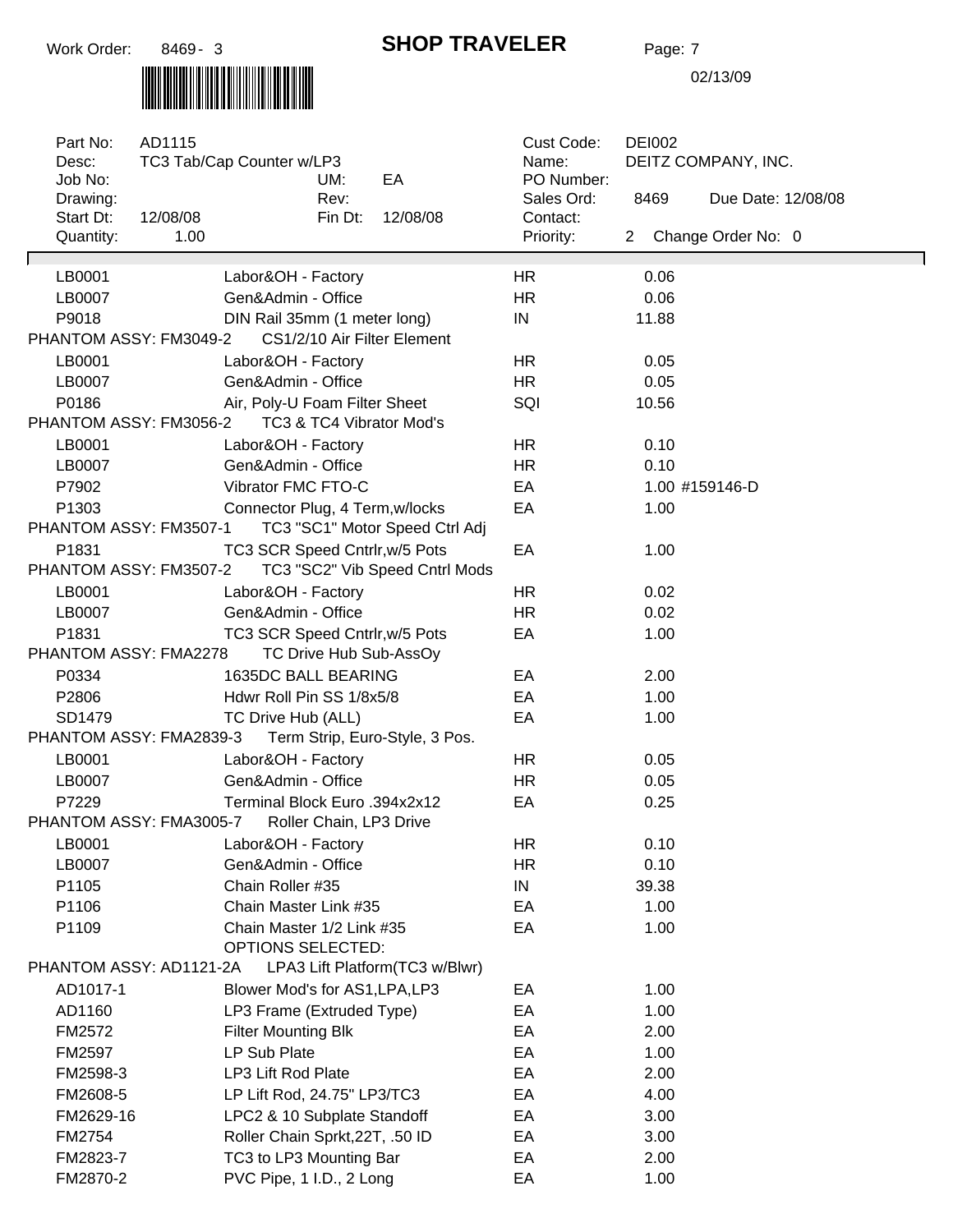

### **SHOP TRAVELER** Page: 8

| Part No:<br>Desc:<br>Job No: | AD1115           | TC3 Tab/Cap Counter w/LP3                | UM:     | EA                            | Cust Code:<br>Name:<br>PO Number: |                      | <b>DEI002</b><br>DEITZ COMPANY, INC. |                    |  |  |
|------------------------------|------------------|------------------------------------------|---------|-------------------------------|-----------------------------------|----------------------|--------------------------------------|--------------------|--|--|
| Drawing:                     |                  |                                          | Rev:    |                               | Sales Ord:                        |                      | 8469                                 | Due Date: 12/08/08 |  |  |
| Start Dt:<br>Quantity:       | 12/08/08<br>1.00 |                                          | Fin Dt: | 12/08/08                      | Contact:<br>Priority:             | $\mathbf{2}^{\circ}$ |                                      | Change Order No: 0 |  |  |
|                              |                  |                                          |         |                               |                                   |                      |                                      |                    |  |  |
| FM3029-1                     |                  | LP Crank Shaft (Horizontal Sty           |         |                               | EA                                |                      | 1.00                                 |                    |  |  |
| FM3030                       |                  | LP Crank Shaft Support Bar               |         |                               | EA                                |                      | 2.00                                 |                    |  |  |
| FM3031                       |                  | LP Bevel Gear Mod's                      |         |                               | EA                                |                      | 2.00                                 |                    |  |  |
| FM3224-1                     |                  | LPC2/10 Chain Drive Shaft                |         |                               | EA                                |                      | 1.00                                 |                    |  |  |
| FM3224-2                     |                  | LPC2/10 Vert Crank Idler Shaft           |         |                               | EA                                |                      | 1.00                                 |                    |  |  |
| FM3231                       |                  | LPC2/10 Motor/Drive Shaft Adj            |         |                               | EA                                |                      | 1.00                                 |                    |  |  |
| FM3419                       |                  | LP3 Lift Screw, ACME 3/4-10              |         |                               | EA                                |                      | 2.00                                 |                    |  |  |
| FM3428                       |                  | <b>LPA3 Blower Mounting Plate</b>        |         |                               | EA                                |                      | 1.00                                 |                    |  |  |
| FM3571-1                     |                  | <b>LP3 Front Panel</b>                   |         |                               | EA                                |                      | 1.00                                 |                    |  |  |
| FM3571-3                     |                  | LP3 Rear Panel (w/Blower)                |         |                               | EA                                |                      | 1.00                                 |                    |  |  |
| FM3572                       |                  | LP3 Side                                 |         |                               | EA                                |                      | 2.00                                 |                    |  |  |
| FM3573                       |                  | LP3 Top Panel                            |         |                               | EA                                |                      | 1.00                                 |                    |  |  |
| FMA2640-18                   |                  | Hose, Blk, 1-1/4" I.D., 18"              |         |                               | EA                                |                      | 1.00                                 |                    |  |  |
| FMA2640-9.25                 |                  | Hose, Blk, 1-1/4" I.D., 9.25"            |         |                               | EA                                |                      | 1.00                                 |                    |  |  |
| <b>FMA2769</b>               |                  | <b>Output Filter Mods</b>                |         |                               | EA                                |                      | 1.00                                 |                    |  |  |
| LB0001                       |                  | Labor&OH - Factory<br>Gen&Admin - Office |         |                               | <b>HR</b>                         |                      | 3.00                                 |                    |  |  |
| LB0007<br>P0114              |                  | Air Fitting Female Adapt PVC.            |         |                               | <b>HR</b><br>EA                   |                      | 3.00<br>2.00                         |                    |  |  |
| P0115                        |                  | Air Fitting Male Adapt PVC 1             |         |                               | EA                                |                      | 2.00                                 |                    |  |  |
| P0117                        |                  | Air Fitting Elbow PVC .75x 90r           |         |                               | EA                                |                      | 1.00                                 |                    |  |  |
| P0119                        |                  | Air Filter 3/4 NPT, 15/16 Hole           |         |                               | EA                                |                      | 1.00                                 |                    |  |  |
| P0338                        |                  | <b>Bearing Mounted .50</b>               |         |                               | EA                                |                      | 10.00                                |                    |  |  |
| P1175                        |                  | Clamp Hose 13/16 to 1-3/4                |         |                               | EA                                |                      | 6.00                                 |                    |  |  |
| P1702                        |                  | Clamping Collar, 2 Pc., 3/4 ID           |         |                               | EA                                |                      | 2.00                                 |                    |  |  |
| P1712                        |                  | Collar Shaft Clamp One-Pc .500           |         |                               | EA                                |                      | 4.00                                 |                    |  |  |
| P2715                        |                  | Hdwr Acme Nut 3/4-10, RH                 |         |                               | EA                                |                      | 2.00                                 |                    |  |  |
| P2927                        |                  | Vinyl Cap, 1/2 ID x 1 Lg, Blk            |         |                               | EA                                |                      | 4.00                                 |                    |  |  |
| P5108                        |                  | Nylon Plug for 13/16 Hole                |         |                               | EA                                |                      | 2.00                                 |                    |  |  |
| P6618                        |                  | Sprocket 35B15x1/2                       |         |                               | EA                                |                      | 1.00                                 |                    |  |  |
| P7425                        |                  | Tubing, Clear Hose, 1-1/4" ID            |         |                               | <b>FT</b>                         |                      | 5.00                                 |                    |  |  |
| PHANTOM ASSY: AD1134-1       |                  |                                          |         | TC3 Air Manifold Assy w/1-1/4 |                                   |                      |                                      |                    |  |  |
| FM2761                       |                  | <b>TC Air Relief Ring</b>                |         |                               | EA                                |                      | 1.00                                 |                    |  |  |
| FM3437-1                     |                  | TC3 & TC4 Air Manifold Gd Blk            |         |                               | EA                                |                      | 2.00                                 |                    |  |  |
| FM3437-2                     |                  | TC3 & TC4 Air Manifold Mtg Blk           |         |                               | EA                                |                      | 2.00                                 |                    |  |  |
| FM3447                       |                  | <b>TC3 Air Guide Plate</b>               |         |                               | EA                                |                      | 1.00                                 |                    |  |  |
| FM3512                       |                  | TC3 & TC4 Manifold Adj Knob              |         |                               | EA                                |                      | 1.00                                 |                    |  |  |
| FM3550                       |                  | TC3 & TC4 Manifold Air Nozzle            |         |                               | EA                                |                      | 1.00                                 |                    |  |  |
| LB0001                       |                  | Labor&OH - Factory                       |         |                               | <b>HR</b>                         |                      | 0.80                                 |                    |  |  |
| LB0007                       |                  | Gen&Admin - Office                       |         |                               | <b>HR</b>                         |                      | 0.80                                 |                    |  |  |
| P3510                        |                  | Knob Thumb Screw Nylon                   |         |                               | EA                                |                      | 4.00                                 |                    |  |  |
| P9072                        |                  | Spring Pin Plunger                       |         |                               | EA                                |                      | 1.00                                 |                    |  |  |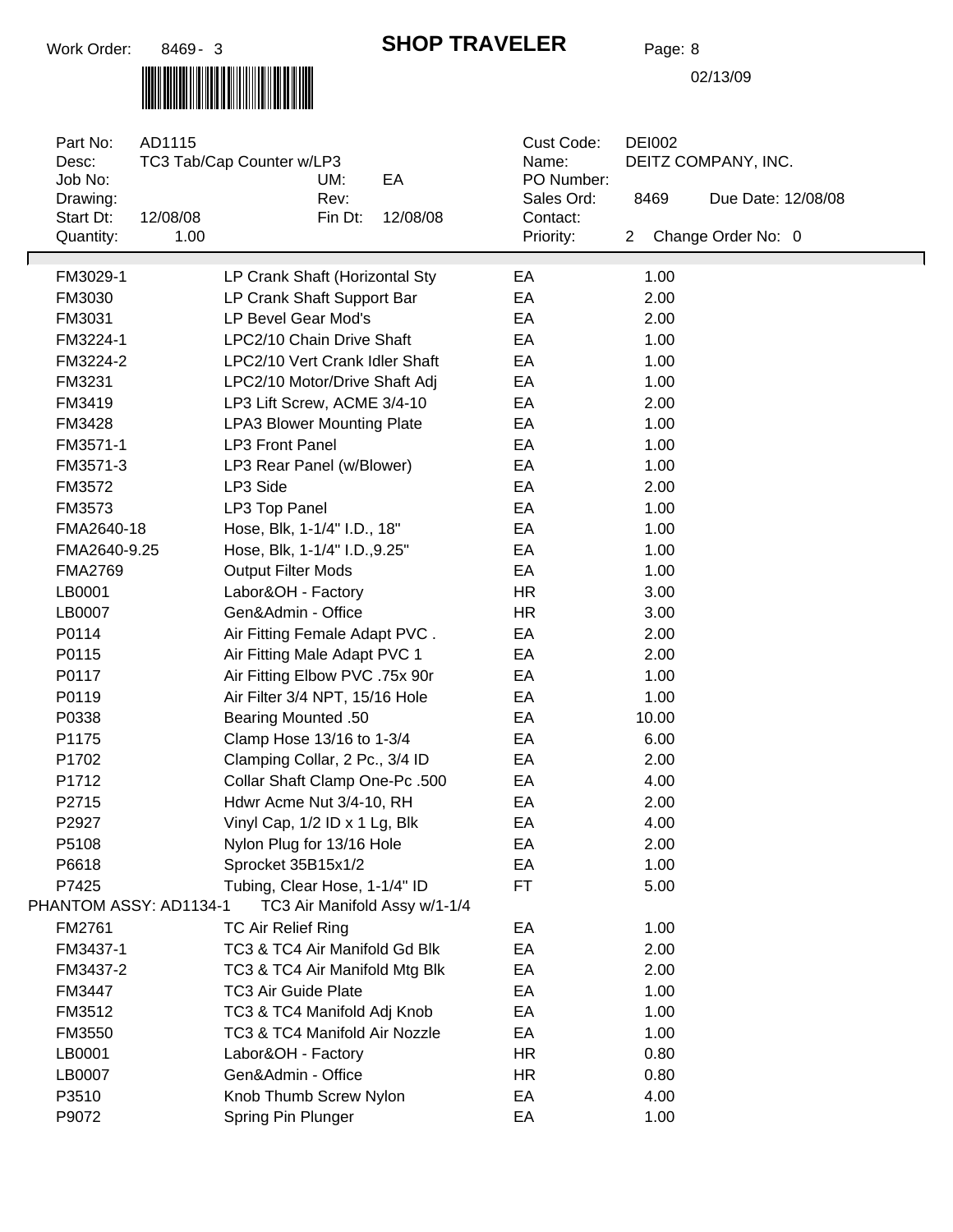#### **Software technical specification for Modified Banner D10BFPQ Fiber Optic Sensor**

LEGAL NOTICE: The following information is proprietary intellectual property of Deitz Company Inc. and may not be used by others without specific written permission from Deitz Company.

New generation Pharmafill Pill Counter machines use a specially modified sensor, custom-engineered for Deitz Company by Banner Engineering, the world-class manufacturer of photoelectric sensors. The following information describes the Deitz Company custom software specification.

#### Definitions

Threshold - the percentage the light level must drop before a count signal output turns on. A threshold value of 40% means the light level must drop to under 60% (compared to 100% when unblocked) to turn on the output signal.

One-shot delay – the uniform time that the output signal stays on, regardless of how long the light level actually stays below the threshold. This adjustment is used to compensate for the possibility of double counts with clear or translucent product, by increasing the signal duration so that it stays on until after the clear center has passed through the counting window. For solid products, the signal duration is minimized.

Wrap – when making adjustments on the sensor, as indicated by the 8-segment light bar, if you attempt to increase the value above 8, it will "wrap" down to 1. If you attempt to decrease the value below 1, it will "wrap" up to 8.

#### **Modifications to the standard Banner Model D10BFPQ Photoelectric Sensor (also see standard Banner literature)**

#### 1. Removed Features

- 1.1. The following standard features of the Banner D10B have been removed
	- 1.1.1. Dynamic Teach
	- 1.1.2. Static Teach
	- 1.1.3. Set-up mode (light/dark operate, 0/30 ms off-delay, normal/high speed)
- 2. Modified Features
	- 2.1. Manual threshold adjustment -Configurable with settings from 5 to 40 percent (See Table 1)
		- 2.1.1. Push-button adjustment Click and release the (+) push-button. The light bar will display the current threshold 2.1.1.1. Click the (+) push-button to increase threshold - (will wrap 8 to 1)
			- 2.1.1.2. Click the (-) push-button to decrease threshold (will wrap 1 to 8)
		- 2.1.2. Remote adjustment (not used at this time) Press and hold the remote line greater than 2 seconds
			- 2.1.2.1. Single-click remote line to increase threshold (will wrap 8 to 1)
			- 2.1.2.2. Double-click remote line to decrease threshold (will wrap 1 to 8)
		- 2.1.3. Adjustment mode will time-out in 4 seconds of inactivity
			- 2.1.3.1. Value indicated on light bar will be saved
			- 2.1.3.2. The sensor will optimize the emitter power (see item 3.2.1)

#### 3. Added Features

- 3.1. One-shot delay adjustment Configurable with settings from 5 to 40ms (see Table 2)
	- 3.1.1. Push-button access Single-click (-) push-button. The light bar will display the current one-shot value
		- 3.1.1.1. Click (+) push-button to increase one-shot time (will wrap 8 to 1)
		- 3.1.1.2. Click (-) push-button to decrease one-shot time (will wrap 1 to 8)
	- 3.1.2. Remote Access (not used at this time) Double-click the remote line. The light bar will display the current value 3.1.2.1. Single-click remote line to increase one-shot time - (will wrap 8 to 1)
		- 3.1.2.2. Double-click remote line to decrease one-shot time (will wrap 1 to 8)
	- 3.1.3. Adjustment mode will time-out in 4 seconds of inactivity
		- 3.1.3.1. Value indicated on light bar will be saved
		- 3.1.3.2. The sensor will optimize the emitter power (see item 3.2.1)

| Doc. No. TN0099   |  |
|-------------------|--|
| February 21, 2008 |  |